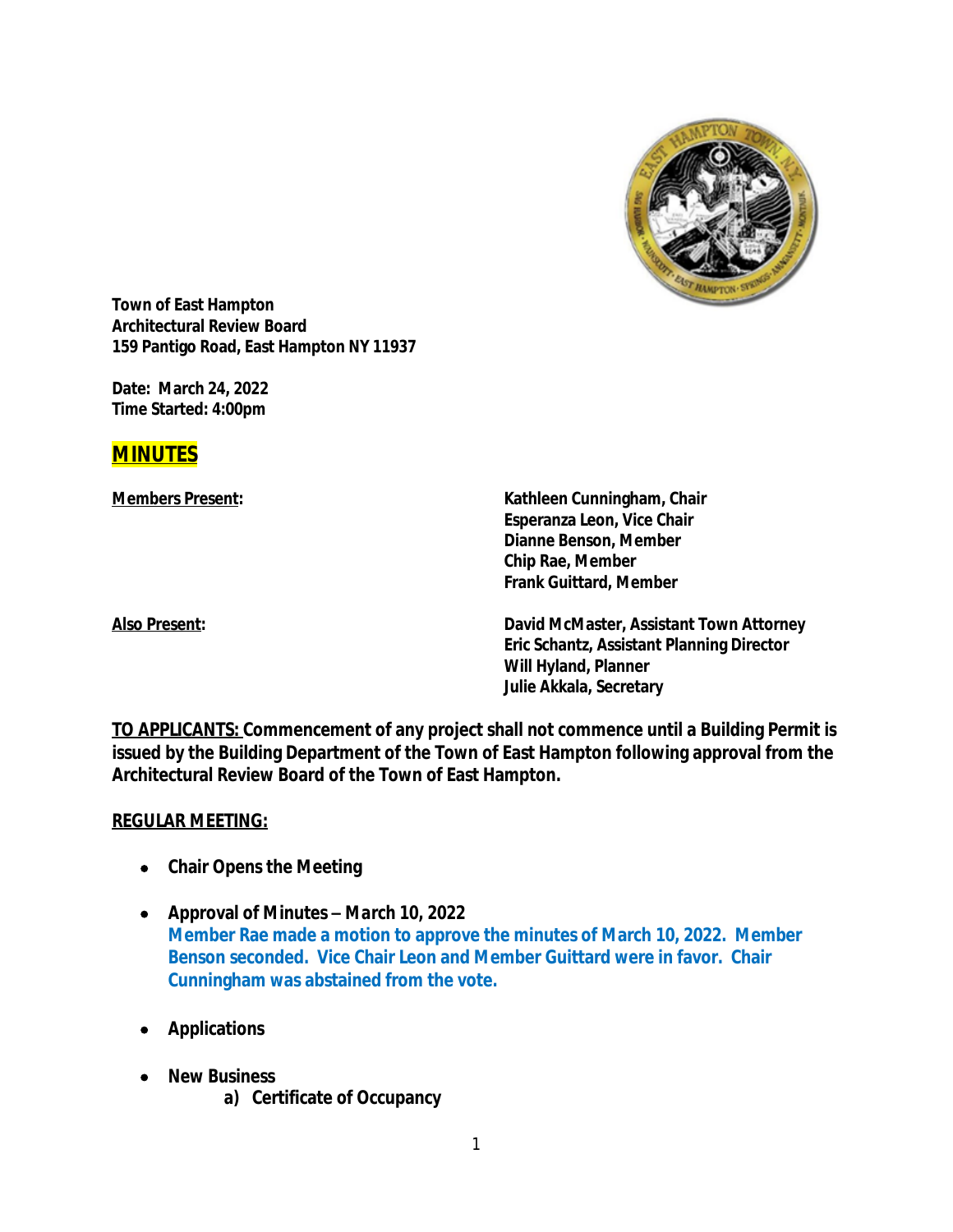**Chair Closes the Meeting**

**Vice Chair Leon made a motion to close the Architectural Review Board meeting of March 24, 2022. Chair Cunningham seconded. All members were in favor.**

**Business Sign:**

**1. Sun N Sound Owners SCTM# 300-5-1-12 c/o: Ocean Graphics 22 Soundview Dr. 4 Sherill Fosters Path, Unit 4E Montauk, NY East Hampton, NY 11937**

**The application was deemed incomplete. The applicant will receive a follow-up letter listing further information required before the application can be placed on the ARB agenda.**

**2. Macrae Skye SCTM# 300-172-06-03 c/o: Ocean Graphics 136 Main Street 4 Sherill Fosters Path, Unit 4E Amagansett, NY 11930 East Hampton, NY 11937** 

**Member Rae made a motion to approve the application as presented. Member Benson seconded. All members were in favor.**

**Fences, Walls, Gates & Berms:**

**3. Greer Kudon SCTM# 300-91-1-19.3 c/o: Katie Osiecki 3 White Pine Road Amagansett, NY 11930**

**PO Box 2302 East Hampton, NY 11937**

**Chair Cunningham made a motion to approve the application as presented. Vice Chair Leon seconded. All members were in favor.**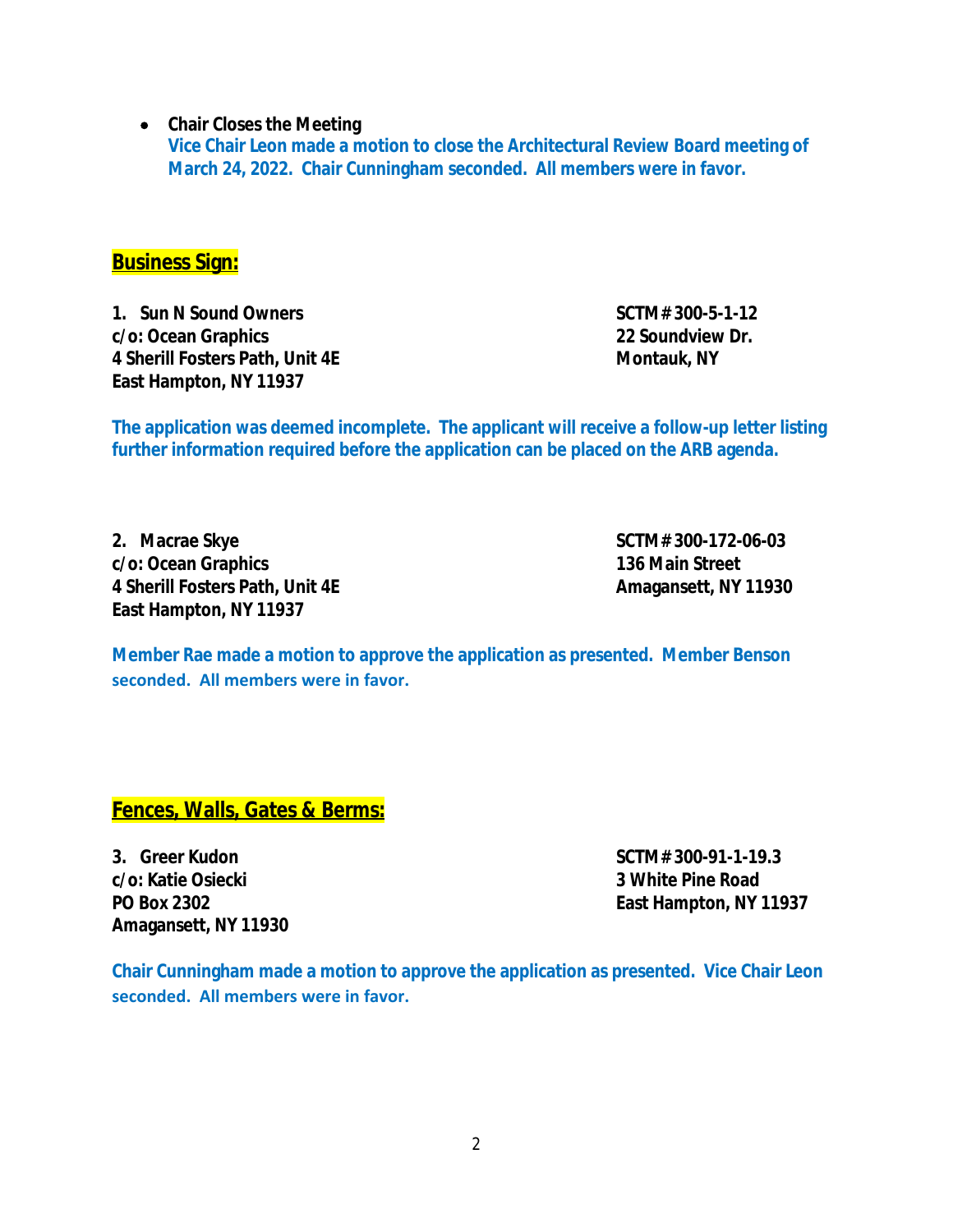**4. Alin Olaru SCTM# 300-122-3-8.3 36 Crystal Drive 36 Crystal Drive East Hampton, NY 11937 East Hampton, NY 11937**

**Member Rae made a motion to approve the application as built. Member Benson seconded. All members were in favor.**

**5. Ratna Monga – NPRK, LLC - POSTPONED SCTM# -300-184-5.99 c/o: Kevin Mulaney 15 Anvil Ct 15Anvil Ct East Hampton, NY 11937 East Hampton, NY 11937**

**The application was postponed by the applicant until a later date.**

## **Agricultural Overlay:**

**6. Margaret H Noble SCTM# 300-200-3-45.1 East Hampton, NY 11937**

**c/o: Samir Carrillo 34 Georgica Association Rd PO Box 1418 East Hampton, NY 11937**

**Member Benson made a motion to approve the application as presented. Vice Chair Leon seconded. All members were in favor.**

**7. Kirkwood Reserve LLC SCTM# 300-200-1-21.10 c/o: Katherine McCoy Arch. 186 Sayres Path 2228 Montauk Highway Wainscott, NY 11975 Bridgehampton, NY**

**The application was deemed incomplete. The applicant will receive a follow-up letter listing further information required before the application can be placed on the ARB agenda.**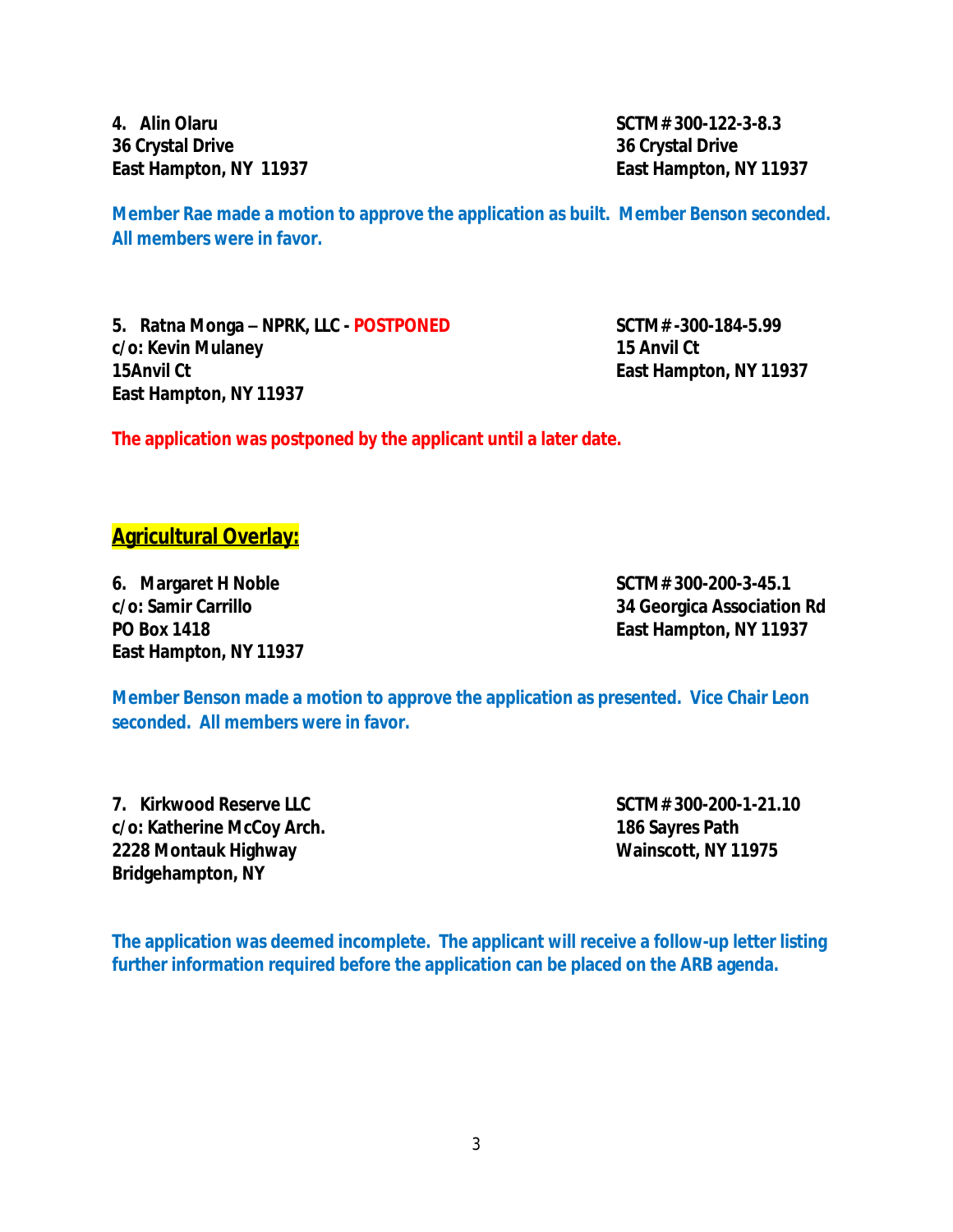8. Osborn Family Ltd. Partnership **SCTM# 300-200-1-15.9 c/o: William Babinski, Jr Wainscott Main Street PO Box 1048 Wainscott, NY 11975 Wainscott, NY 11975**

**Chair Cunningham made a motion to approve the application as presented. Member Rae seconded. All members were in favor.**

**50 Oakland Ave Wainscott, NY Sag Harbor, NY**

**9. Kenneth Grant SCTM#: 300-196-1-8.10 c/o: Regina McClenin 15 Wainscott Hollow Rd**

**Vice Chair Leon made a motion to approve the application as presented. Member Rae seconded. All members were in favor.**

**10. Matthew Cantor – Modification SCTM# 300-200-2-3.1 c/o Shawn Leonard 12 Beach Lane 230 Hampton Road Wainscott, NY 11975 Southampton, NY Resolution dated: 4/12/18**

**Vice Chair Leon made a motion to approve the conditional modification as presented. Member Guittard seconded. Member Benson and Chair Cunningham approved the motion. Member Rae opposed.**

## **Issuance of Certificate of Occupancy:**

**11. Moby's SCTM# 300-189-1-1 c/o: Madeline VenJohn Esq. 341 Pantigo Road Tarbet & Lester, PLLC East Hampton, NY 11937 132 Main Street 1st Floor East Hampton, NY 11937 Resolution dated: July 13, 2021**

**Chair Cunningham made a motion to approve the issuance of a Certificate of Occupancy. Vice Chair Leon seconded. All members were in favor.**